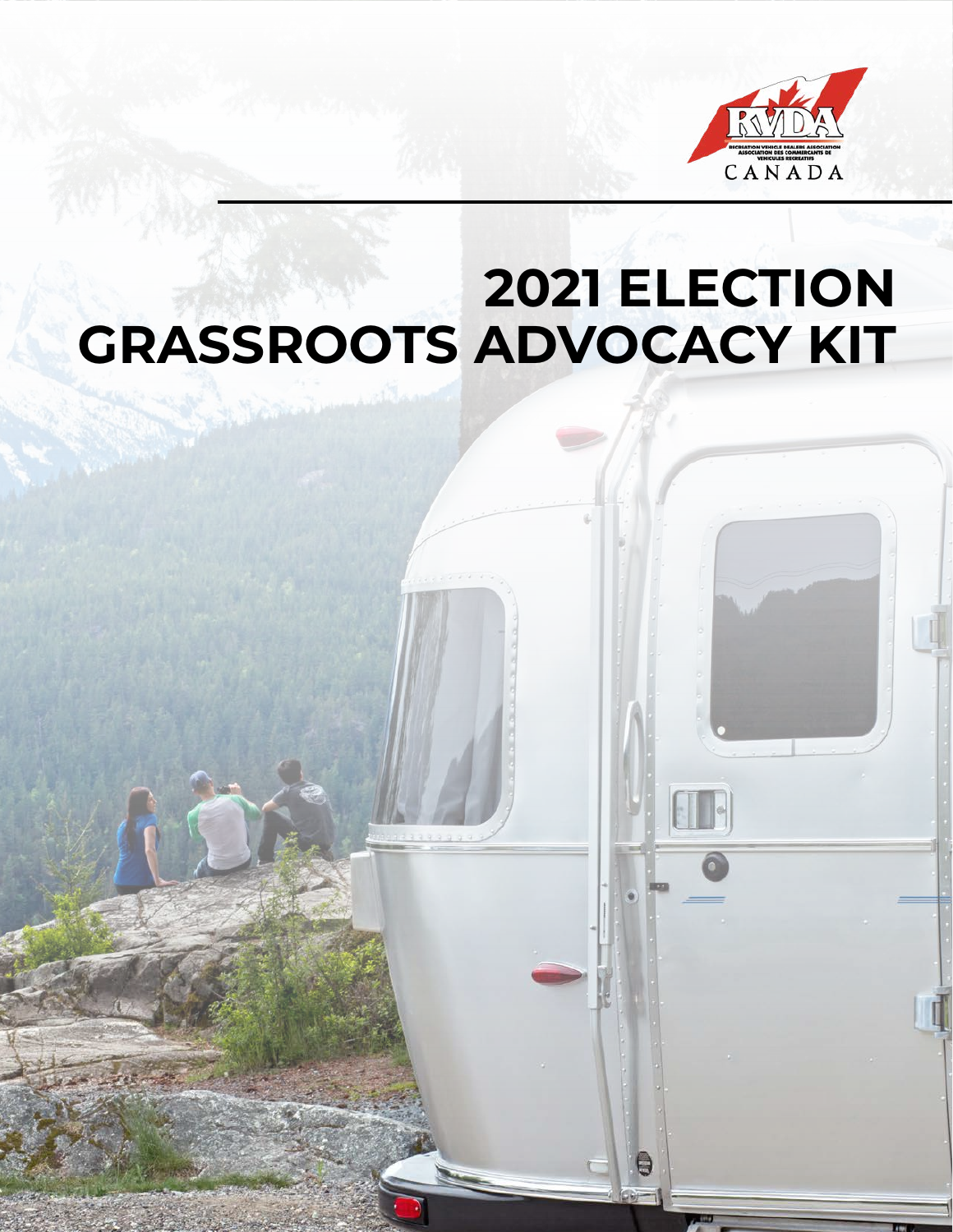### **ABOUT THE RECREATION VEHICLE DEALERS ASSOCIATION**

The Recreation Vehicle Dealers Association (RVDA) of Canada is a national, volunteer federation of provincial and regional RVDA associations and their members who have united to form a professional trade association for all businesses involved in the recreation vehicle industry. The core objective of the RVDA of Canada is to bring together and represent the retail businesses involved in the recreation vehicle industry across Canada, thus providing the support and strength to protect and promote the interests and welfare of Canadian RV Dealers, and to maximize the potential of the industry for all involved.

RVing in Canada also has a considerable impact on the Canadian economy. The manufacturing, purchasing, servicing, and use of recreation vehicles contributes billions – both directly and indirectly – to the Canadian economy each year. In 2019, the RV industry supported 67,200 jobs and there was \$6.2 billion in total spending, which generated over \$4.8 billion in added value to the Canadian economy. There are over 4,231 campgrounds operated across Canada, each offering a unique experience for Canadians and international visitors.



### **ELECTION ADVOCACY**

Government relations have always been an important aspect of RVDA's work, and maintaining positive relationships with politicians from all parties, even during elections, is a central tenet of the association. Over the last couple of years, the RVDA has increased its advocacy work, specifically with its meetings with government officials, meetings with other stakeholders in the industry and our yearly RV and Campground Awareness Day attended by a number of Parliamentarians, Senators and key decision-makers.

While meetings in Ottawa are an extremely important part of RVDA's advocacy strategy, it is equally important that RVDA members make an effort to meet with their local candidates during this election period. Remember politicians typically listen the most when their names are on the ballot! Local members are able to provide their candidates with a more specific community perspective on issues related to the RV industry, the tourism industry, small businesses as well as the customers they serve.

The main goal of this grassroots outreach is to discuss issues of concern to your business and highlight issues such as the recovery from COVID-19; the shortage of skilled workers in the RV industry and the critical need to invest in camping and RV infrastructure. While RVDA has also been vocal in its messaging to the government regarding small businesses issues, fair tax practices by CRA, trade concerns, the Association's main focus remains on these issues.

This kit provides instructions for contacting your candidates and preparing for the meeting, key messages and post-meeting actions. Also included is a sample email/letter that can be sent to each candidate's local campaign office that you should feel free to print on your letterhead. If after reviewing the kit's contents you wish to be involved in this local grassroots election outreach or have any questions, please contact Oumar Dicko at **oumar@impactcanada.com**.

RVDA will also be sharing the names and contact information for all candidates this election and provide assistance if needed to contact them.

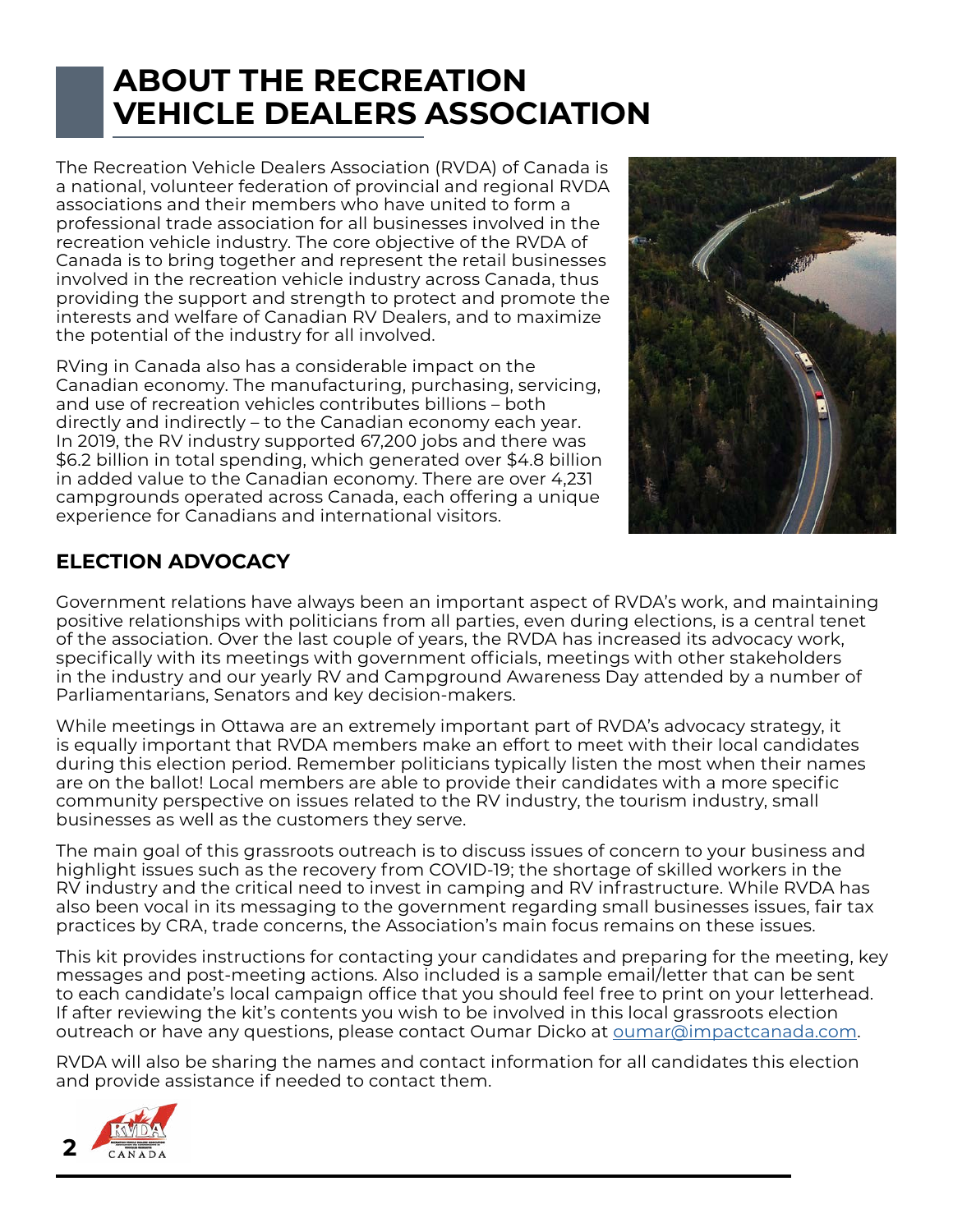## **KEY ISSUES AND TALKING POINTS**

The following are the key issues that the association has advocated on leading to the federal election.

#### 1. COVID-19 Support

- The Canadian economy is reeling from the devasting economic impact of COVID-19. Virtually, all sectors of the economy have been hit hard and no business has been spared.
- The impact of the global pandemic has been particularly severe for the RV sector in Canada. RV sales were down by close to 9 percent last year and inventory shortage remains a serious concern for the outlook of RV sales this year.

#### **Recommendation:**

- As the vaccination campaign ramps up across the country, the federal government needs to provide continuous support to struggling businesses and workers until the end of 2021 to ensure long-term business continuity.
	- Economists agree that recovery post-crisis will slow and choppy, therefore the government should make investments now to facilitate economic recovery in the next couple of years. The recovery measures need to include incentives for RV purchase and RVing post-crisis as well as investment in RV and camping infrastructure across Canada.

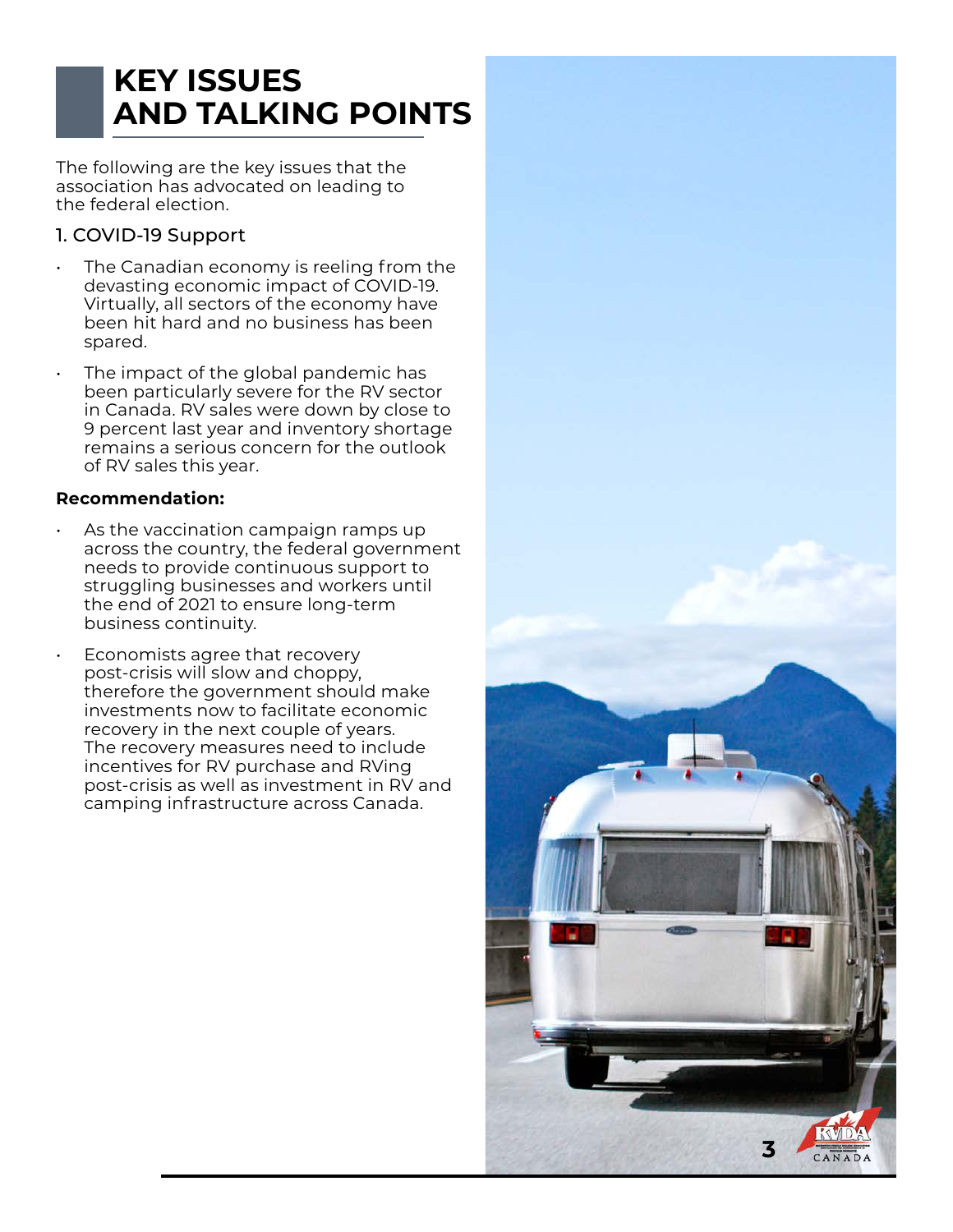#### 2. Increased Support for Skilled Workers in the RV Industry

- The shortage of skilled workers remains a key concern for the RV industry and COVID-19 has exacerbated the availability of training programs for apprentices.
- Currently, out of 1020 full-time RV service technicians throughout Canada only 424 with Red Seal Designation.
- There are currently only two programs in Canada that offer RV service technician apprenticeship training – in British Columbia and Alberta. Each of these programs provides Red Seal Designation that is accepted nationwide.
- The existing programs reach full enrollment each year and often hold waiting lists for additional several dozen prospective students.
- Training programs are offered in other provinces but they are not accepted as full apprenticeship programs. As a result, few RV service technicians who actually work in the industry are classified as apprentices.
- We applaud the government for the focus on skills and training in the previous budgets. Measure such as Canada Training Benefit, more funding for Skills Canada and the new apprenticeship strategy will help Canadians get the skills they need.
- We look forward to continuing working in close partnership with the government to increase support for skilled workers in the RV industry

#### **Recommendation:**

- Due to the geographic constraints of the existing programs, the Government of Canada should create an Apprenticeship Travel Grant that could be used by those who are required to travel in order to undertake an apprenticeship training program. This Grant should be targeted towards those enrolled in programs that are not offered in their city, town or province.
- This Grant should be a taxable cash grant of \$2,000-\$4,000 per person per year in order to provide support for such items as travel costs, lodging, and care arrangements for families.

#### 3. Critical infrastructure in our national parks and tourism investment to support the RV industry is needed

- The Government of Canada should provide targeted and dedicated investment in camping/ RV infrastructure in Canada's National Parks. The 119 Federal campgrounds are comprised of over 10,800 campsites. Of these sites, 7911 or 80% remain unserviced.
- As campground services continue to rise in demand, critical infrastructure needs -such as sizing requirements to accommodate larger RVs and access to appropriate electrical outlets and waste disposal facilities -remain unfunded.

#### **Recommendation:**

• As RVing is a large component of tourism, both internationally and domestically, investment in camping and RVing infrastructure will play a crucial role in the overall contributions of the tourism industry to future economic development and prosperity post-COVID-19. Upgrades in infrastructure are essential if we want to be able to ensure the future of this industry and make it more accessible to all Canadians.

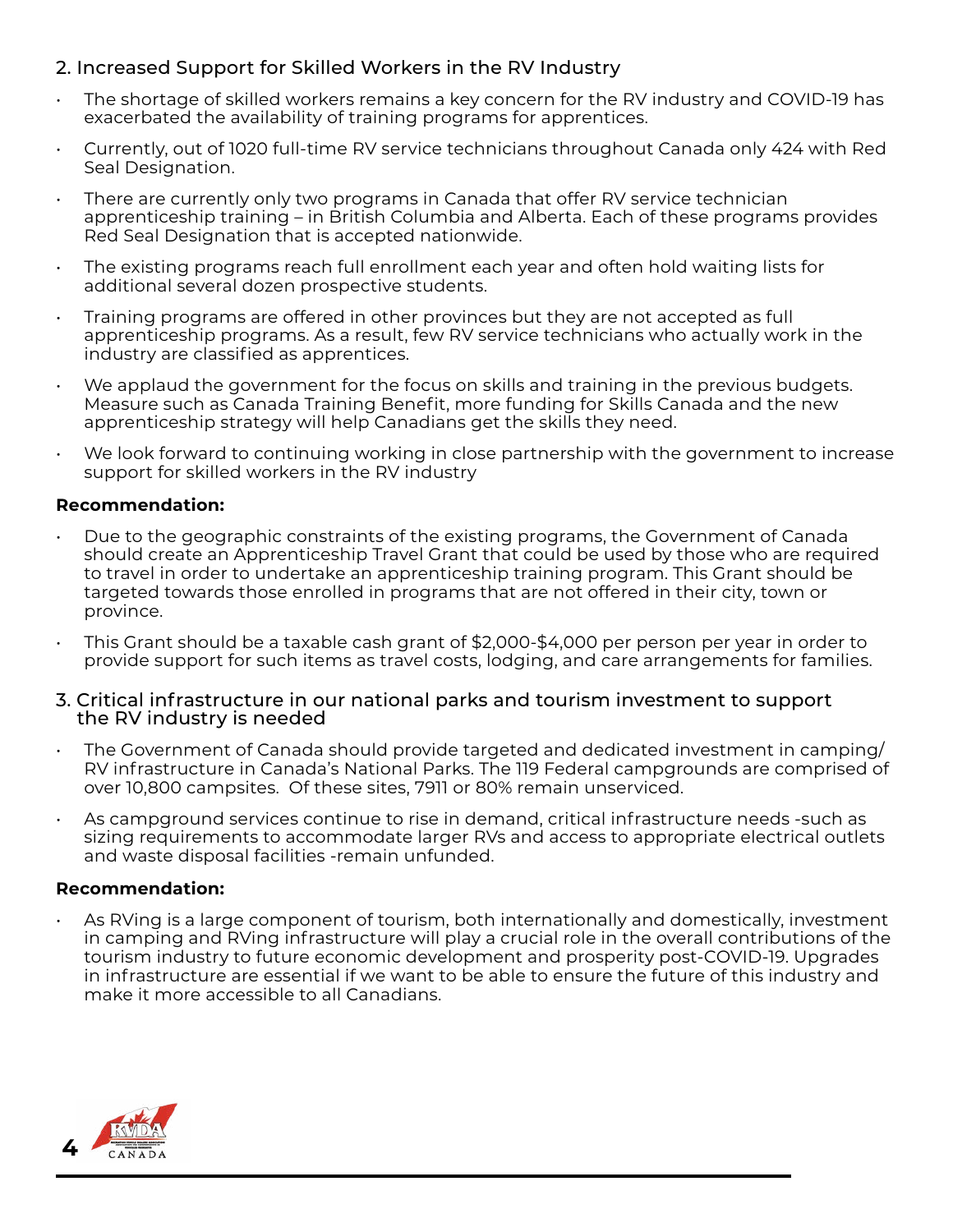### **SAMPLE EMAIL/LETTER FOR CANDIDATE OUTREACH**

(Insert Date) (Insert Name and Address) Dear (Insert Candidate Name),

I am a RV dealer in your riding at (Insert Business Name). I employ a number of the constituents of this riding. As a member of the Recreation Vehicle Dealers Association (RVDA) of Canada and a business owner in this riding, I wanted to reach out regarding two key issues of concern in our industry: the shortage of skilled workers in the RV industry and the critical need to invest in camping and RV infrastructure across the country.

The Recreation Vehicle Dealers Association (RVDA) of Canada is a national, volunteer federation of provincial and regional RVDA associations and their members who have united to form a professional trade association for all businesses involved in the recreation vehicle industry. The core objective of the RVDA of Canada is to bring together and represent the retail businesses involved in the recreation vehicle industry across Canada, thus providing the support and strength to protect and promote the interests and welfare of Canadian RV Dealers, and to maximize the potential of the industry for all involved.

RVing in Canada also has a considerable impact on the Canadian economy. The manufacturing, purchasing, servicing, and use of recreation vehicles contributes billions – both directly and indirectly – to the Canadian economy each year. In 2019, the RV industry supported 67,200 jobs and there was \$6.2 billion in total spending, which generated over \$4.8 billion in added value to the Canadian economy. There are over 4,231 campgrounds operated across Canada, each offering a unique experience for Canadians and international visitors.

However, the COVID-19 pandemic and challenges such as the shortage of skilled trade workers and the need for increased investment in RV and camping infrastructure remain key concerns.

I would welcome the opportunity to arrange a meeting with you to discuss these important issues in further detail.

Sincerely,

(Insert your Signature)

(Insert your Name, Title and Address)

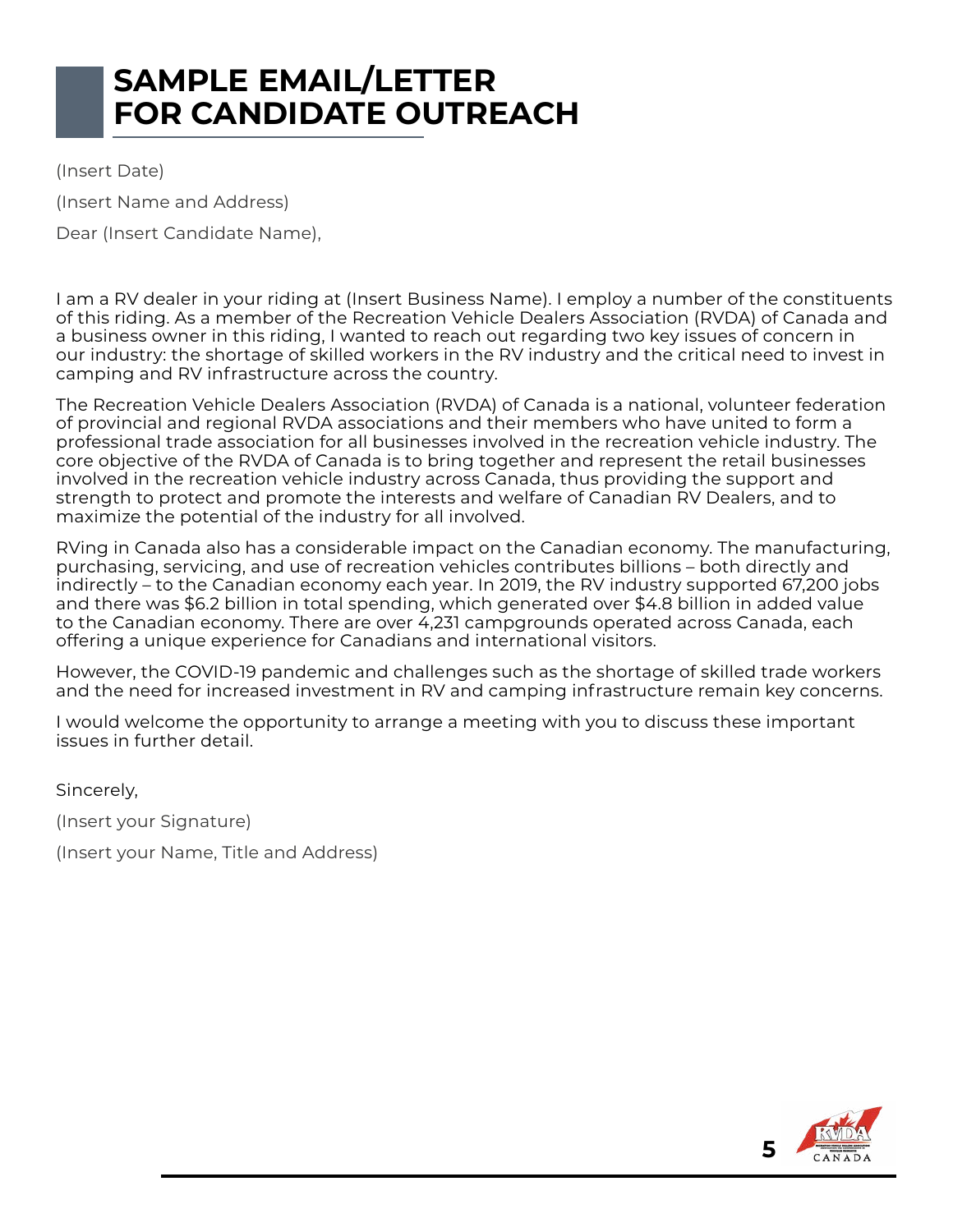### **MEETING POINTERS**

- **1.** Be prepared and arrive or log in early for the meeting in order to respect the time of the candidate and organize your thoughts and materials.
- **2.** Remember to turn off your cell phone before the meeting.
- **3.** Address candidates respectfully, do not assume anything about their positions on topics based on their party; approach the discussion as an interested member of the community who wants to discuss solutions to a very important issue.
- **4.** Keep in mind that most politicians will afford you only 30 minutes, so you should be brief and to the point.
- **5.** Open the meeting by thanking the candidate for having taken the time from their busy schedule to meet with you and discuss issues facing your business and the RV and camping industry.
- **6.** Introduce yourselves and the RVDA by giving your name, title and the organization you work for and its contributions to the local community.
- **7.** Remember to leave time for the candidate to ask you questions.
- **8.** Have a concrete request Ask the candidate to take action, either within their party or in government if they are elected: "Will your party commit to providing more support for skilled trades?"
- **9.** Wrap up the meeting by thanking the candidate. Make sure to add that if they have any further questions, do not hesitate to personally contact you or the association.
- **10.** Complete one feedback form after the meeting and return it to Oumar at [oumar@impactcanada.com.](mailto:oumar%40impactcanada.com?subject=)
- **11.** Expect the unexpected. The meeting may be cancelled at the last minute or will move to a different time. Campaigns are extremely busy and you will need to accommodate the schedules of the candidates you meet with.
- **12. Ask for a picture.** Most candidates use social media and will be more than happy to take a picture with you. They can use it for themselves and we can use it for our own channels.